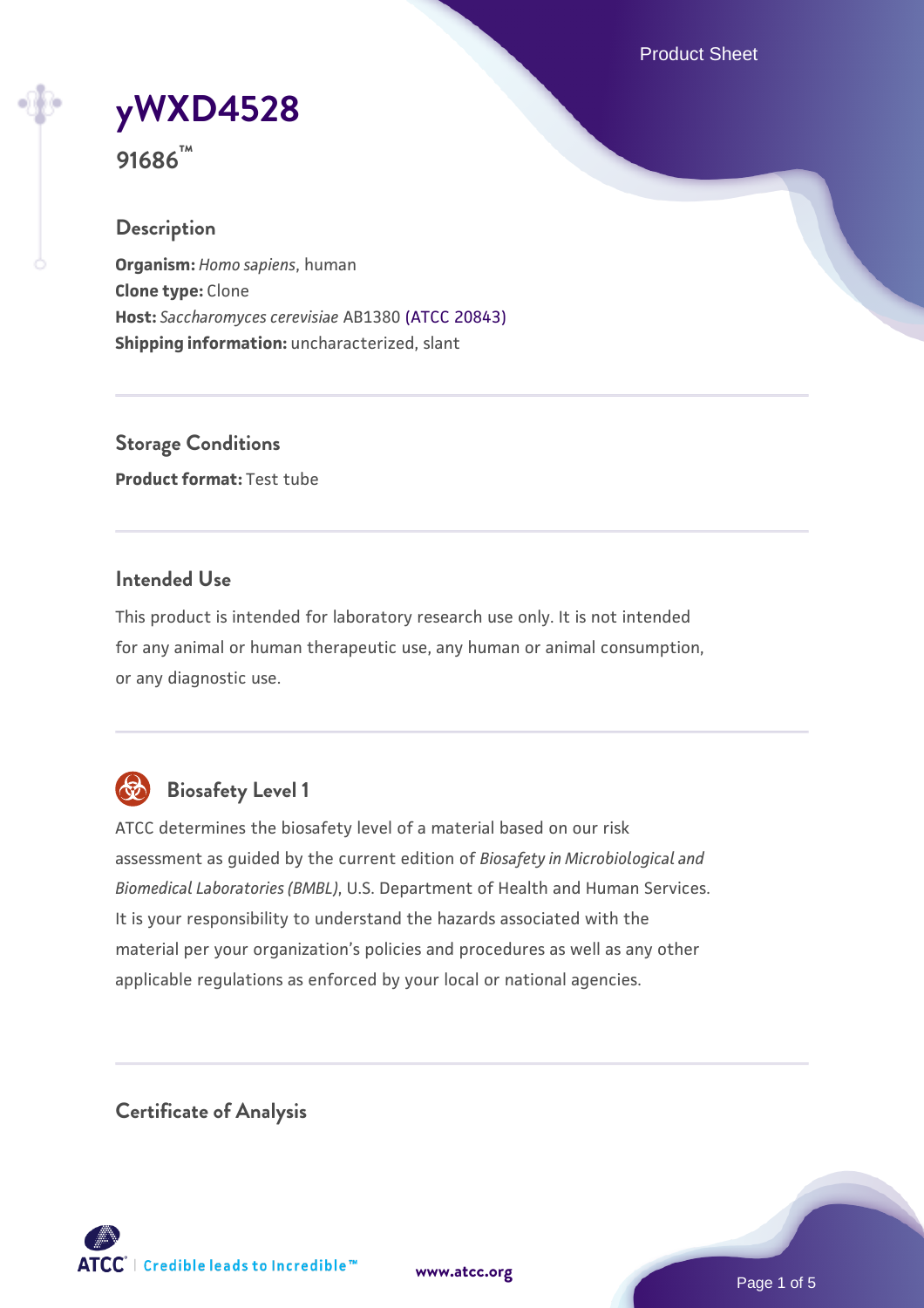# **[yWXD4528](https://www.atcc.org/products/91686)** Product Sheet **91686**

For batch-specific test results, refer to the applicable certificate of analysis that can be found at www.atcc.org.

## **Insert Information**

**Type of DNA:** genomic **Genome:** Homo sapiens **Chromosome:** X X pter-q27.3 **Gene name:** DNA Segment, single copy **Gene product:** DNA Segment, single copy [DXS3501] **Gene symbol:** DXS3501 **Contains complete coding sequence:** Unknown **Insert end:** EcoRI

## **Vector Information**

**Construct size (kb):** 280.0 **Intact vector size:** 11.454 **Vector name:** pYAC4 **Type of vector:** YAC **Host range:** *Saccharomyces cerevisiae*; *Escherichia coli* **Vector information:** other: telomere, 3548-4235 other: telomere, 6012-6699 Cross references: DNA Seq. Acc.: U01086 **Cloning sites:** EcoRI **Markers:** SUP4; HIS3; ampR; URA3; TRP1 **Replicon:** pMB1, 7186-7186; ARS1, 9632-10376

# **Growth Conditions**

**Medium:** 



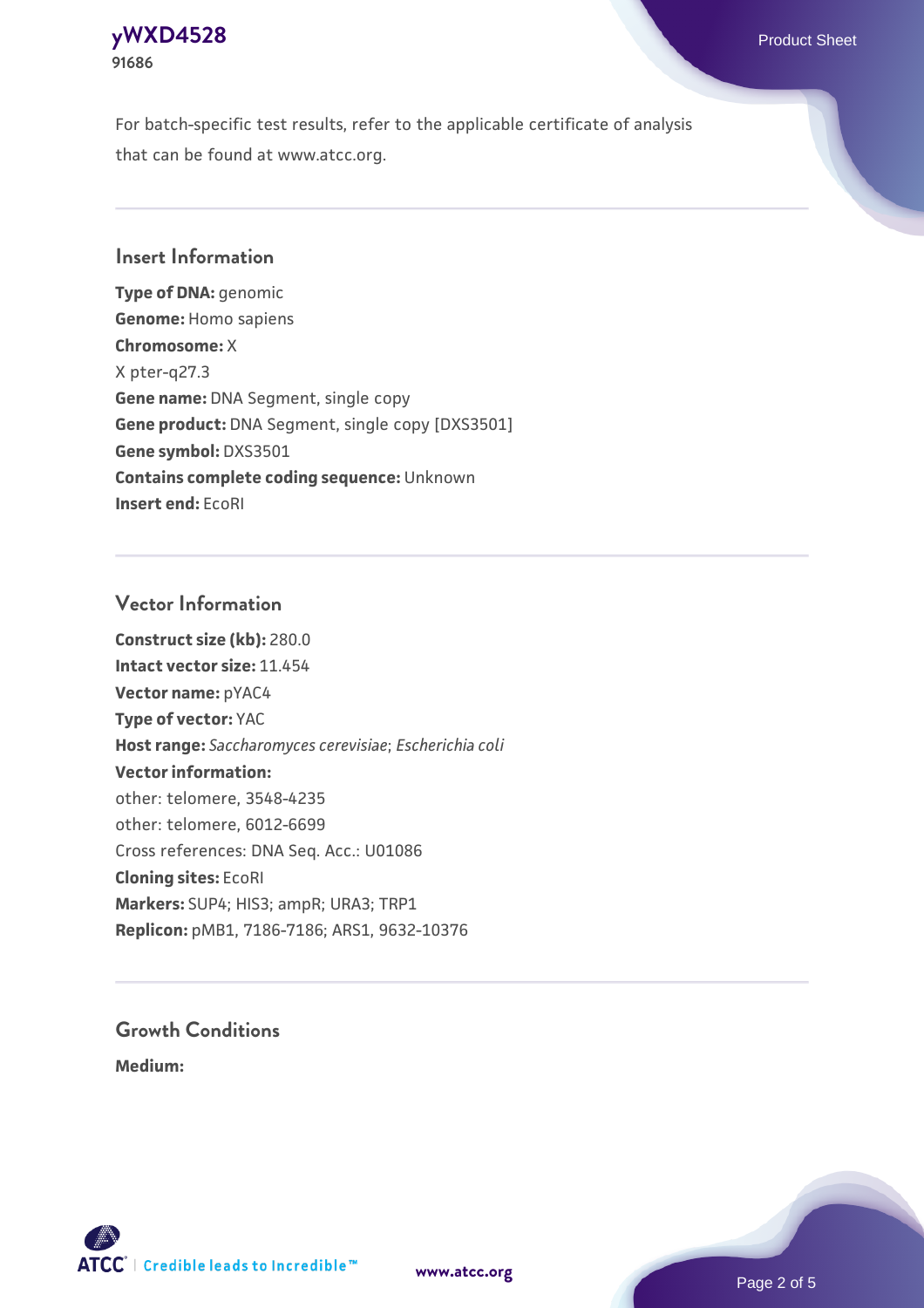#### **[yWXD4528](https://www.atcc.org/products/91686)** Product Sheet **91686**

[ATCC Medium 1245: YEPD](https://www.atcc.org/-/media/product-assets/documents/microbial-media-formulations/1/2/4/5/atcc-medium-1245.pdf?rev=705ca55d1b6f490a808a965d5c072196) **Temperature:** 30°C

#### **Notes**

More information may be available from ATCC (http://www.atcc.org or 703- 365-2620).

# **Material Citation**

If use of this material results in a scientific publication, please cite the material in the following manner: yWXD4528 (ATCC 91686)

# **References**

References and other information relating to this material are available at www.atcc.org.

## **Warranty**

The product is provided 'AS IS' and the viability of ATCC® products is warranted for 30 days from the date of shipment, provided that the customer has stored and handled the product according to the information included on the product information sheet, website, and Certificate of Analysis. For living cultures, ATCC lists the media formulation and reagents that have been found to be effective for the product. While other unspecified media and reagents may also produce satisfactory results, a change in the ATCC and/or depositor-recommended protocols may affect the recovery, growth, and/or function of the product. If an alternative medium formulation or reagent is used, the ATCC warranty for viability is no longer



**[www.atcc.org](http://www.atcc.org)**

Page 3 of 5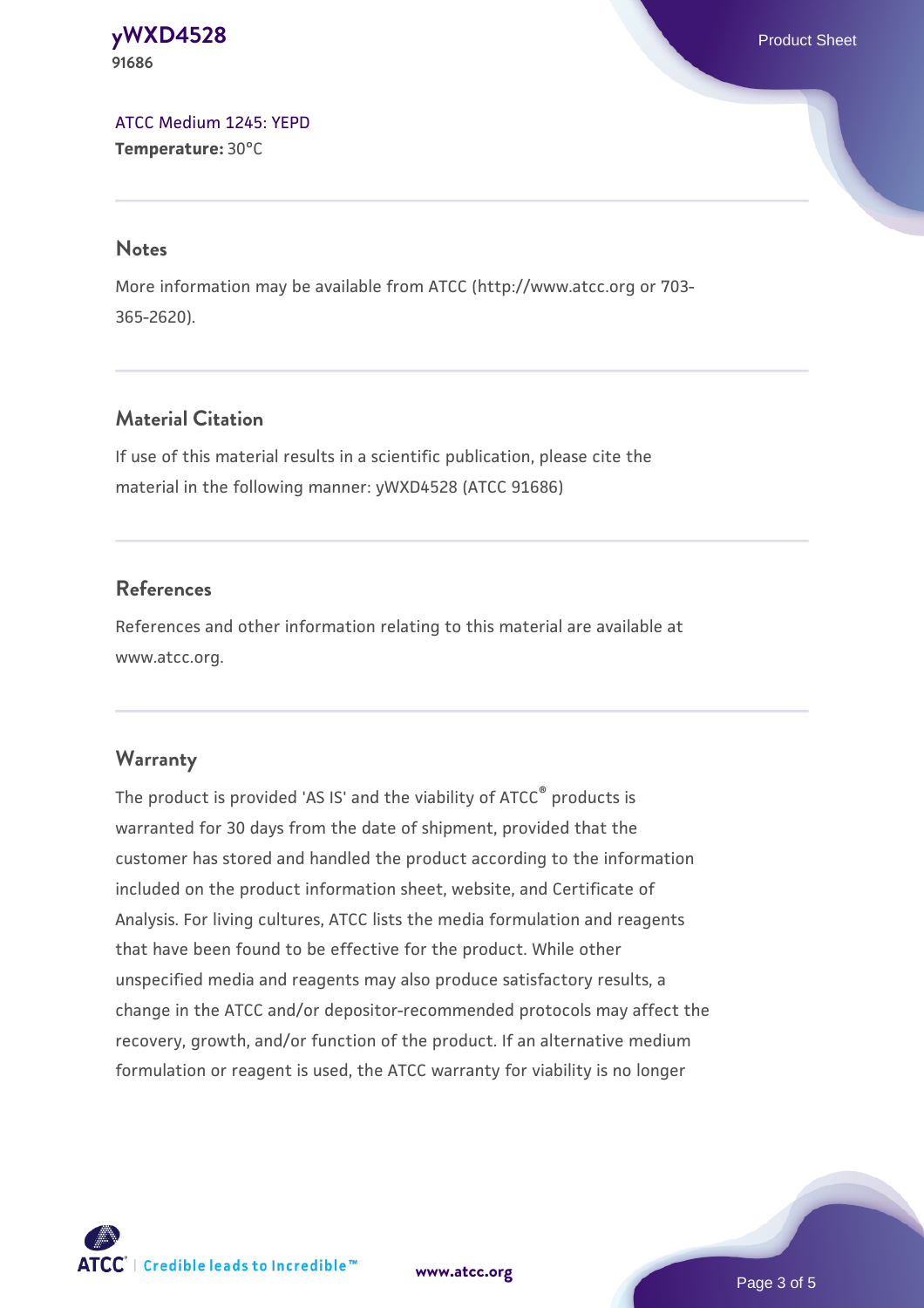**[yWXD4528](https://www.atcc.org/products/91686)** Product Sheet **91686**

valid. Except as expressly set forth herein, no other warranties of any kind are provided, express or implied, including, but not limited to, any implied warranties of merchantability, fitness for a particular purpose, manufacture according to cGMP standards, typicality, safety, accuracy, and/or noninfringement.

#### **Disclaimers**

This product is intended for laboratory research use only. It is not intended for any animal or human therapeutic use, any human or animal consumption, or any diagnostic use. Any proposed commercial use is prohibited without a license from ATCC.

While ATCC uses reasonable efforts to include accurate and up-to-date information on this product sheet, ATCC makes no warranties or representations as to its accuracy. Citations from scientific literature and patents are provided for informational purposes only. ATCC does not warrant that such information has been confirmed to be accurate or complete and the customer bears the sole responsibility of confirming the accuracy and completeness of any such information.

This product is sent on the condition that the customer is responsible for and assumes all risk and responsibility in connection with the receipt, handling, storage, disposal, and use of the ATCC product including without limitation taking all appropriate safety and handling precautions to minimize health or environmental risk. As a condition of receiving the material, the customer agrees that any activity undertaken with the ATCC product and any progeny or modifications will be conducted in compliance with all applicable laws, regulations, and guidelines. This product is provided 'AS IS' with no representations or warranties whatsoever except as expressly set forth herein and in no event shall ATCC, its parents, subsidiaries, directors, officers, agents, employees, assigns, successors, and affiliates be liable for indirect, special, incidental, or consequential damages of any kind in connection with or arising out of the customer's use of the product. While reasonable effort is made to ensure authenticity and reliability of materials on deposit, ATCC is not liable for damages arising from the misidentification or



**[www.atcc.org](http://www.atcc.org)**

Page 4 of 5